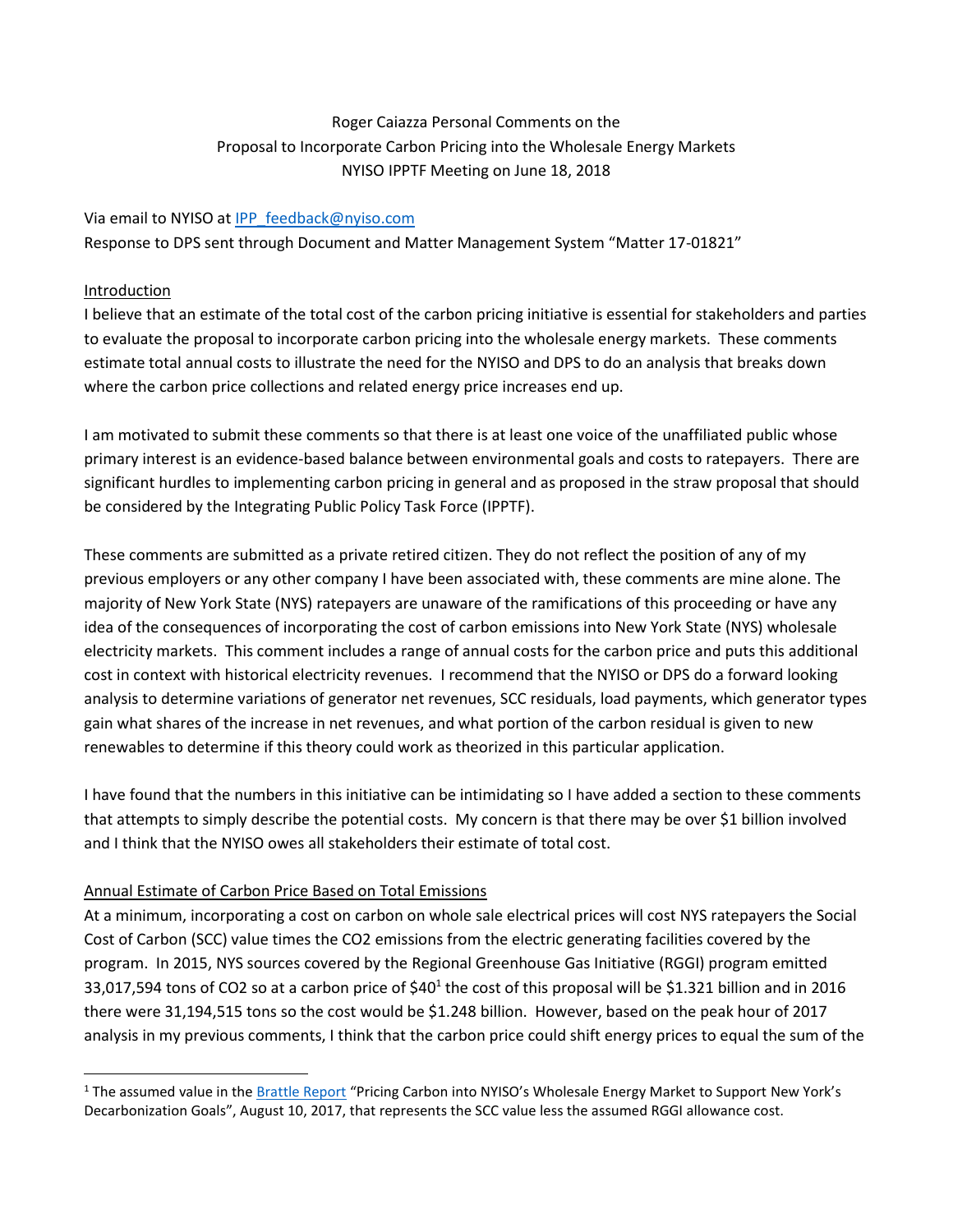fuel cost of the maximum emission rate unit plus the SCC residual cost. Therefore the true cost of this proposal is the SCC times the maximum emission rate in each zone.

### Impact of the Carbon Price on Zone Prices

In order to estimate the actual expected cost we need to know the hourly load and marginal emissions rate (MER) in each zone of New York's energy market. The MER reflects the emissions rate of the marginal, pricesetting resource(s). Multiplying the MER by the carbon price determines the effect of a carbon price on Locational Based Marginal Price (LBMP) and including the load would give the total cost.

Historical data are available for an estimate. The meeting materials for the 3/19/2018 IPPTF include a Brattle Group memo describing their methodology to generate the hourly zonal MER values and their hourly results for 2015<sup>2</sup> and 2016<sup>3</sup>. The units in these tables are tons CO2/MWh of the economic marginal generator. Hourly loads for each zone are available from the [NYISO.](http://www.nyiso.com/public/markets_operations/market_data/load_data/index.jsp) I downloaded the hourly real-time actual load for each zone for every hour in 2015 and 2016.

In the accompanying Price per MER hourly spreadsheets for 2015 and 2016, the MER tab contains the original data from the Brattle group. Tabs A – K contain the hourly real-time actual load data for each zone. I added a column in those tabs that multiplies the load by the SCC value of \$40. The results are shown in tab Cost. The sum of all the hourly values for each zone is listed as is the 2015 total \$3.027 billion and 2016 total \$2.985 which are both more than double the direct tax of SCC times the annual CO2 emissions.

Note that even this estimate is an underestimate of the true cost. When the SCC cost (RGGI allowance price plus the difference between RGGI and SCC values) is applied in the future I expect that the carbon cost will exceed the fuel cost so the economical marginal unit will become the unit with the maximum emission rate. In my analysis there are hours when this is not the case but I have no idea how many.

### Estimated Costs of Carbon Initiative Relative to Electric Revenues

It was not clear to me how these carbon price numbers compare to electric revenues. In the attached spreadsheet (Patterns and Trends Electricity Total Costs) I took Load Serving Entity (LSE) electricity price (cents per kWh) and electricity sales (GWh) data from the lates[t NYSERDA Patterns and Trends](https://www.nyserda.ny.gov/About/Publications/EA-Reports-and-Studies/Patterns-and-Trends) report to come up with a guess for total state-wide electric sales revenue. The total cost tables in the "Electricity Costs" tab in the spreadsheet multiplies the price and sales data to get total cost of electricity in NYS.

I have shown that incorporating a cost on carbon on whole sale electrical prices would have cost NYS ratepayers a minimum \$1.321 billion in 2015 and \$1.248 billion in 2016. In the "Comparison" tab these costs are compared to total NYS electric revenues. In 2015 the carbon price initiative will raise electric revenues 11.6% if the only cost is the direct carbon price. However, if the carbon price raises electricity prices then the expected increase in electric revenues will be 27%. As noted above, even that estimate is potentially an underestimate of the costs.

l

 $2$  Note that there are no hourly MER values for March 8, 2015 hour 2.

<sup>3</sup> Note that there are no hourly MER values for March 13, 2016 hour 2 and June 7, 2016 hour 23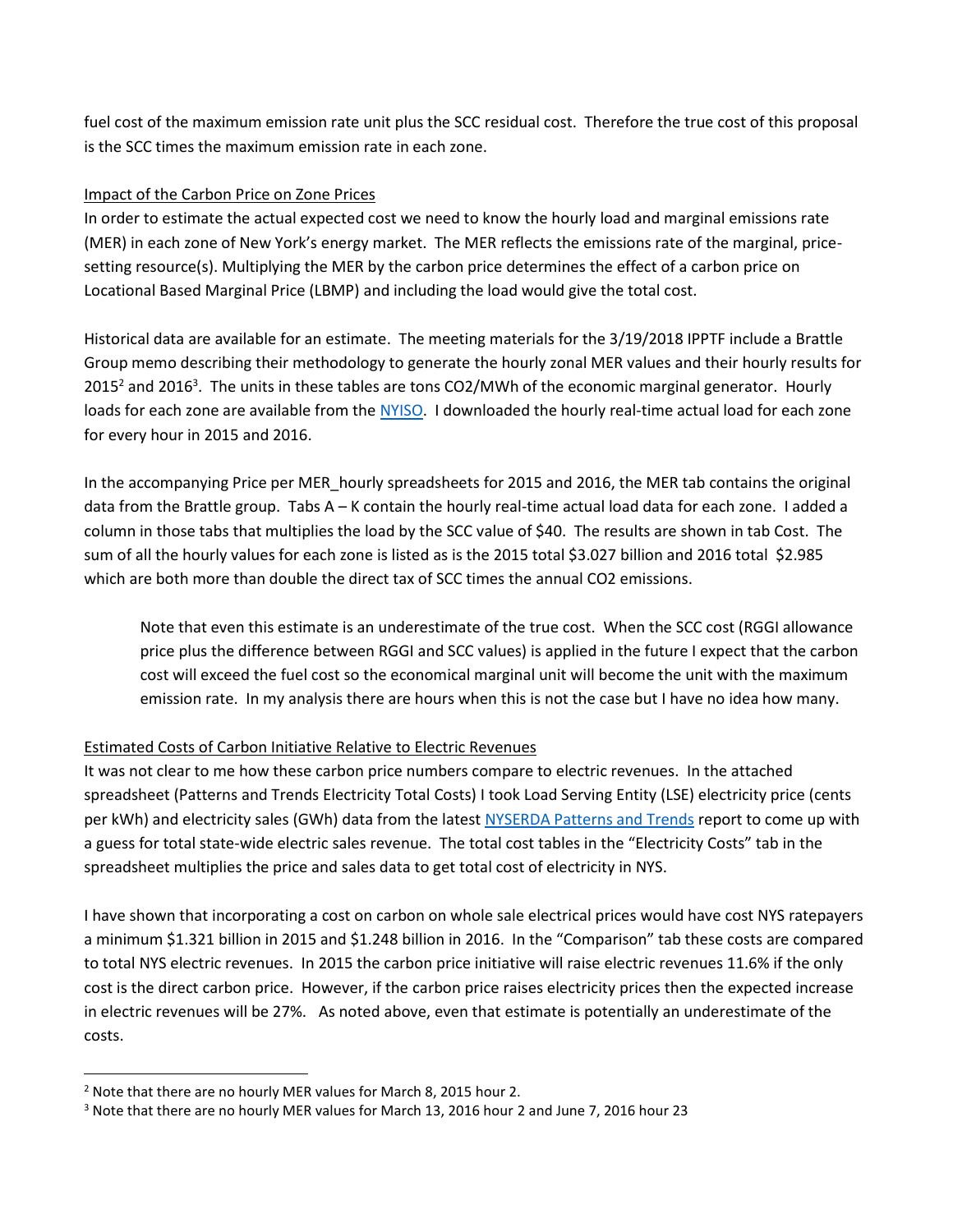## Summary of Potential Costs to Consumers of the Carbon Price Initiative

This section attempts to provide a simple summary of the potential cost of this initiative and support my request for a NYISO analysis of costs. Table 1 summarizes the potential range of costs.

The intent of this policy is to set a price on CO2 emissions using the Social Cost of Carbon (SCC) as estimated by the U.S. Interagency Working Group on the Social Cost of Carbon, starting at \$43/ton CO2 today and rising to \$65/ton by 2029<sup>4</sup> (SCC column in Table 1). The CO2 emissions column in Table 1 lists the observed CO2 emissions for 2015 to 2017. Future emissions are anyone's guess so this table assumed a 1.5% reduction for the future. At a minimum, ratepayers in New York will have pay the SCC value times the CO2 emissions from the affected New York generators (SCC Charge column in Table 1).

The [Brattle Report](http://www.nyiso.com/public/webdocs/markets_operations/documents/Studies_and_Reports/Studies/Market_Studies/Pricing_Carbon_into_NYISOs_Wholesale_Energy_Market.pdf) "Pricing Carbon into NYISO's Wholesale Energy Market to Support New York's Decarbonization Goals" proposes breaking the SCC charge into two components: the existing RGGI costs and the carbon price to the wholesale market. The RGGI allowance prices in Table 1 are the observed values from 2015 to 2018 and the value assumed by Brattle for 2015. The RGGI costs will equal the RGGI allowance price times the CO2 emissions (RGGI Charge column in Table 1). See the attachment RGGI component for more discussion of the allowance prices. These are costs already committed to NY ratepayers albeit they are supposed to be invested for the benefit of consumers.

The Integrating Public Policy Task Force (IPPTF) refers to the difference between the SCC Charge and the RGGI Charge as the Residual (Residual column in Table 1). The disposition of this money has not been finalized, but we know that a portion will be returned to the Load Serving Entities to offset ratepayer costs and the rest will be invested in carbon-reducing programs.

The [Brattle Report](http://www.nyiso.com/public/webdocs/markets_operations/documents/Studies_and_Reports/Studies/Market_Studies/Pricing_Carbon_into_NYISOs_Wholesale_Energy_Market.pdf) analysis of the impact on customer costs uses average annual values and concludes that the carbon charge would have "approximately zero net impact on customer costs". However, the point of my hourly analyses is that I think that the carbon charge will raise zonal energy prices increasing net energy costs. When I calculated the hourly impact by multiplying the MER hourly values calculated by Brattle by the zonal load and included the carbon charge I estimate that the total cost would have been \$3,027,266,788 (Energy Increase column in Table 1). Importantly, none of the difference (\$1,728,574,766) between this value and the SCC Charge (Energy Impact column in Table 1) will be returned to customers.

Note that even this estimate is an underestimate of the true cost. When the SCC cost (RGGI allowance price plus the difference between RGGI and SCC values) is applied in the future I expect that the carbon cost will exceed the fuel cost so the economical marginal unit will become the unit with the maximum emission rate. That will increase costs by some amount.

 $\overline{a}$ 

<sup>4</sup> See New York Public Service Commission Order Adopting a Clean Energy Standard (2016) pp. 49, 51, and 131 http://documents.dps.ny.gov/public/Common/ViewDoc.aspx?DocRefId=%7B1A8C4DCAE2CC-449C-AA0D-7F9C3125F8A5%7D, and U.S. Government (2015) Technical Support Document: Technical Update of the Social

Cost of Carbon for Regulatory Impact Analysis Under Executive Order 12866. May 2013, revised July 2015.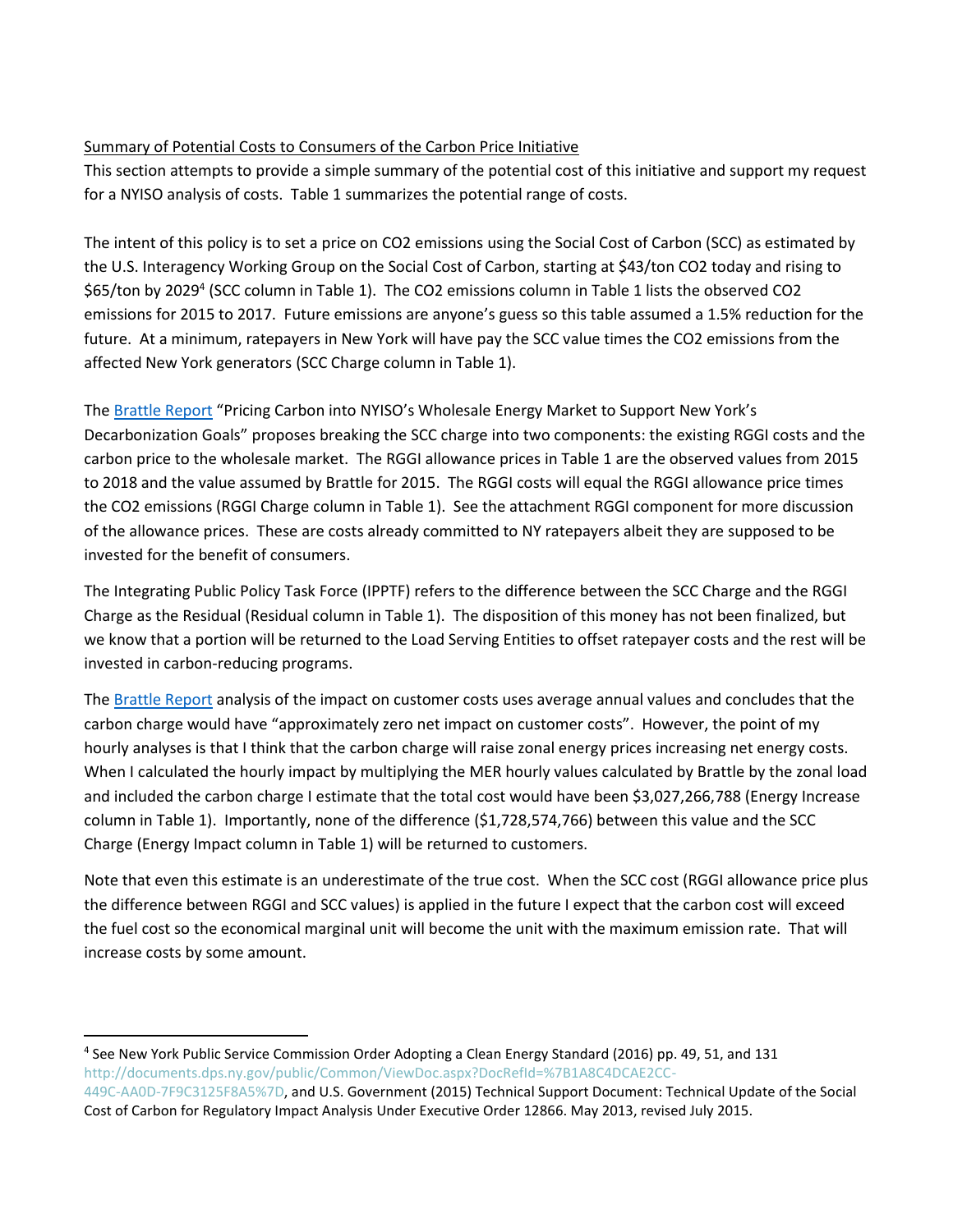### Conclusion

### The [Brattle Report](http://www.nyiso.com/public/webdocs/markets_operations/documents/Studies_and_Reports/Studies/Market_Studies/Pricing_Carbon_into_NYISOs_Wholesale_Energy_Market.pdf) notes that:

The deduction of a carbon charge in the NYISO's settlement with generators would result in a sizable carbon fund. One possible use of the fund, which we assume in this paper, is to aim to mitigate customer cost impacts from carbon-elevated LBMPs. Exactly how refunds are allocated among LSEs or EDCs, and from those entities to customers, would need to be resolved. Presumably, both NYISO and the NYPSC would both have a role.

It is important to realize that the carbon fund referred to here is only the equal to the total CO2 tons times the social cost of carbon minus the RGGI allowance price. In 2025, the Brattle Report assumes the cost multiplier will be \$40. If we apply that value to 2015 then the carbon fund will be \$1,321 million and, assuming the same ratio of residential, commercial and industrial pricing the residential portion of that will be \$839 million. The IPPTF process has mentioned that a portion of this will be returned to the customers but nothing has been decided. Moreover, as shown by the [Environmental Advocates of New York,](https://www.eany.org/our-work/press-release/eany-report-finds-questionable-spending-climate-funds) the Cuomo Administration does not have a good record investing funds from RGGI because it has "deviated from the original intent of the program by choosing to fund other priorities".

The true cost of the Carbon Price proposal to impose the SCC on wholesale electricity prices equals not only the social cost of carbon residuals but also the increase in generator net revenues. This analysis shows that in 2015 the total cost of the net revenues due to higher LBMP prices is \$3.027 billion as compared to \$1.321 billion calculated by applying the SCC to actual CO2 emissions. That difference of \$1.707 billion will not be returned to residential, commercial and industrial ratepayers and \$1.084 billion will not be returned to residential ratepayers. In addition, my estimate is potentially an underestimate because I could not incorporate how the cost of carbon will change the dispatch order if that cost makes the maximum emitting unit in the zone the marginal emissions rate unit.

The theory for a carbon price is that it could be an effective market design to reduce CO2 emissions by increasing the cost of CO2-emitting sources which should increase the share of generation by renewables. While I am primarily interested in cost it is not at all clear how the theory will work in this application. I recommend that the NYISO do a forward looking analysis to determine variations of generator net revenues, SCC residuals, load payments, which generator types gain what shares of the increase in net revenues, and what portion of the carbon residual is given to new renewables to determine if this theory could work as theorized in this particular application. Stakeholders need to know the economic efficiency of this proposal, e.g. what is the money spent on renewables divided by total money collected from both the SCC and the increase in energy prices.

Roger Caiazza 7679 Bay Cir Liverpool, NY 13090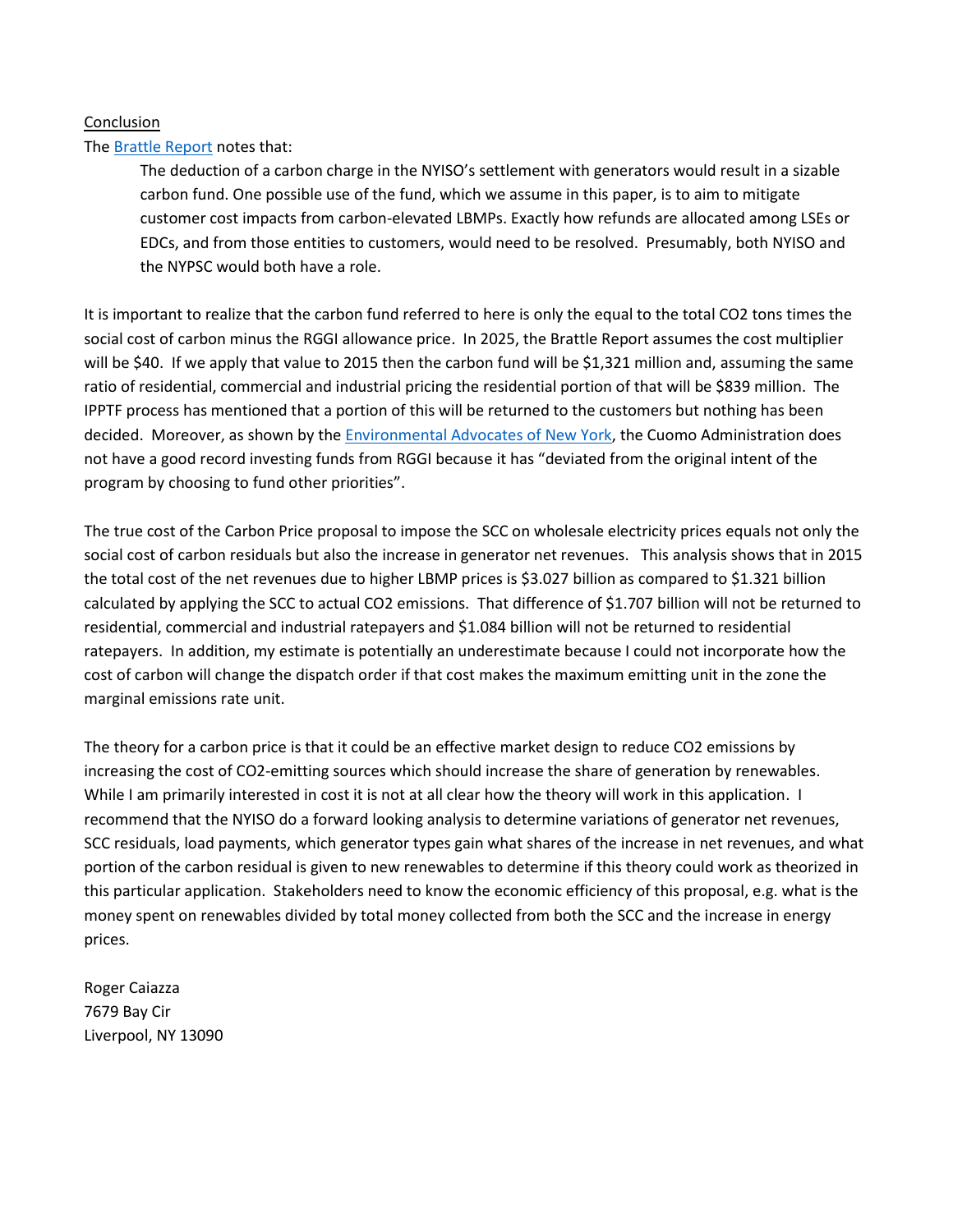**Table 1: Potential Costs of the Carbon Pricing Initiative**

|      |            | <b>Future % Change</b><br>$-1.5%$ |                   |                  |       |                    |             |    |                 |                        |
|------|------------|-----------------------------------|-------------------|------------------|-------|--------------------|-------------|----|-----------------|------------------------|
|      | <b>SCC</b> | <b>CO2 Emissions</b>              | <b>SCC Charge</b> | <b>Allowance</b> |       | <b>RGGI Charge</b> |             |    | <b>Residual</b> | <b>Energy Increase</b> |
| Year | \$/ton     | (tons)                            | S                 | Price \$         |       | Ş                  |             | Ş  |                 |                        |
| 2015 | \$.<br>39  | 33,017,594                        | \$1,298,692,021   | \$               | 6.11  | \$                 | 201,737,498 |    | \$1,096,954,524 | \$3,027,266,788        |
| 2016 | \$.<br>41  | 31,194,515                        | \$1,284,174,214   | \$               | 4.47  | \$                 | 139,439,483 |    | \$1,144,734,730 |                        |
| 2017 | \$.<br>43  | 25,130,927                        | \$1,080,629,859   | \$               | 3.42  | \$                 | 85,947,770  | \$ | 994,682,089     |                        |
| 2018 | \$.<br>45  | 24,762,385                        | \$1,110,180,250   | \$               | 3.91  | \$                 | 96,820,924  |    | \$1,013,359,326 |                        |
| 2019 | 47<br>\$.  | 24,399,247                        | \$1,138,631,536   |                  |       |                    |             |    |                 |                        |
| 2020 | \$.<br>49  | 24,041,435                        | \$1,166,009,598   |                  |       |                    |             |    |                 |                        |
| 2021 | \$<br>50   | 23,688,870                        | \$1,192,339,795   |                  |       |                    |             |    |                 |                        |
| 2022 | \$.<br>52  | 23,341,476                        | \$1,217,646,972   |                  |       |                    |             |    |                 |                        |
| 2023 | \$.<br>54  | 22,999,175                        | \$1,241,955,473   |                  |       |                    |             |    |                 |                        |
| 2024 | \$.<br>56  | 22,661,895                        | \$1,265,289,145   |                  |       |                    |             |    |                 |                        |
| 2025 | \$<br>58   | 22,329,561                        | \$1,287,671,351   | \$               | 17.00 | \$                 | 379,602,537 | \$ | 908,068,814     |                        |
| 2026 | \$.<br>60  | 22,002,101                        | \$1,309,124,982   |                  |       |                    |             |    |                 |                        |
| 2027 | \$.<br>61  | 21,679,442                        | \$1,329,672,457   |                  |       |                    |             |    |                 |                        |
| 2028 | \$<br>63   | 21,361,516                        | \$1,349,335,740   |                  |       |                    |             |    |                 |                        |
| 2029 | \$<br>65   | 21,048,251                        | \$1,368,136,345   |                  |       |                    |             |    |                 |                        |